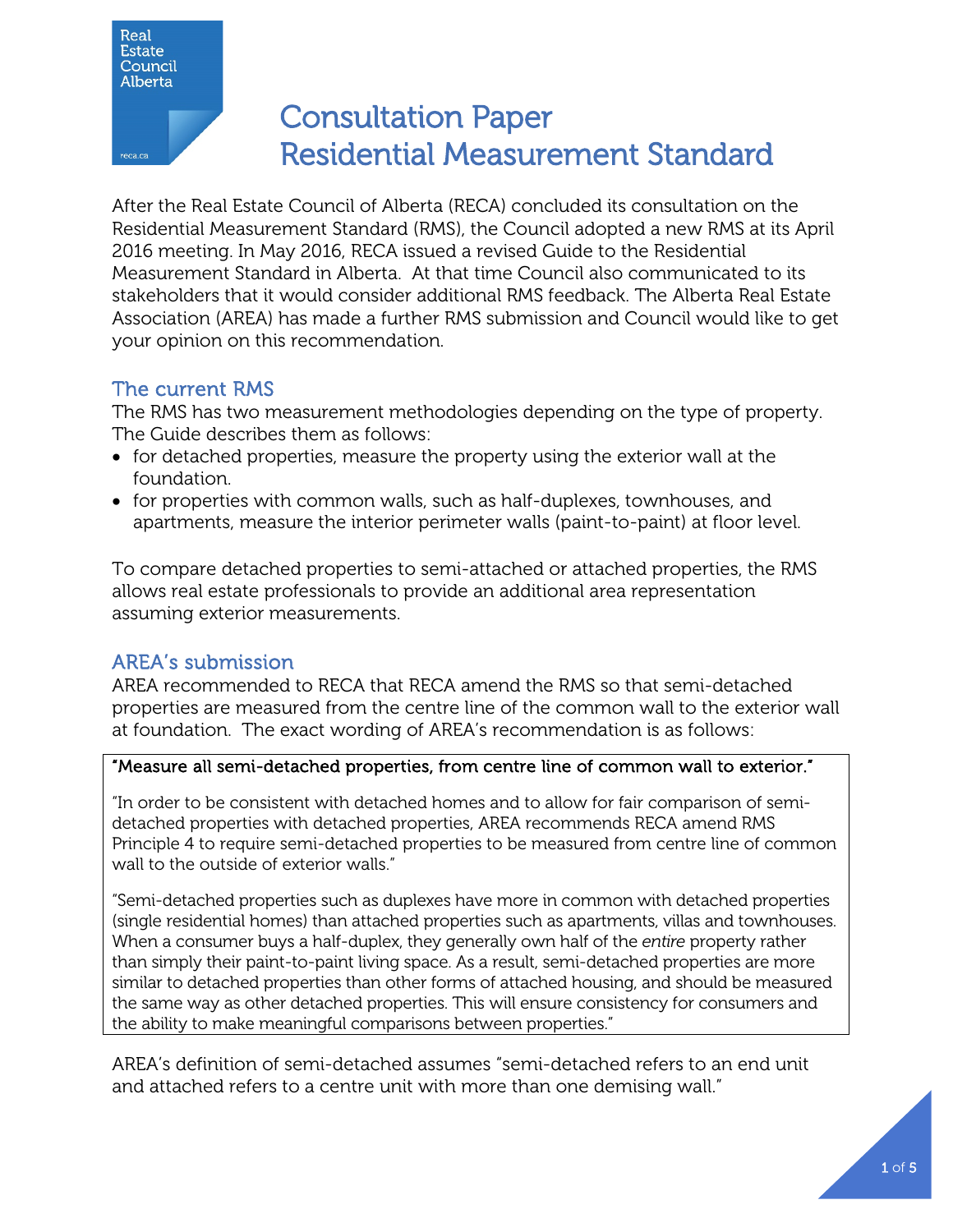# Questions for your consideration

RECA wants your opinion as to whether or not you support the recommendation. Please consider the following six issues and questions when you provide your feedback:

#### ISSUE 1: Centre line of common wall

It is possible to readily determine the centre line of the common wall in semidetached properties where the properties are off-set or the real estate professional has verified they are identical to one another. However, determining the centre line of the common wall may be difficult where:

- the real estate professional is unable to verify the properties are identical
- the real estate professional has no access or permission to measure the adjoining property
- the properties are not identical in size or shape
- a property is an end unit in a row housing complex

#### ISSUE 2: Common wall construction varies

Common walls are constructed of stud walls, which can vary in thickness (2x4, 2x6, 2x8). Common walls can also be constructed with staggered studs or with double stud walls of variable thickness. Common walls may also be constructed of cinder blocks or concrete. See the following illustrations:

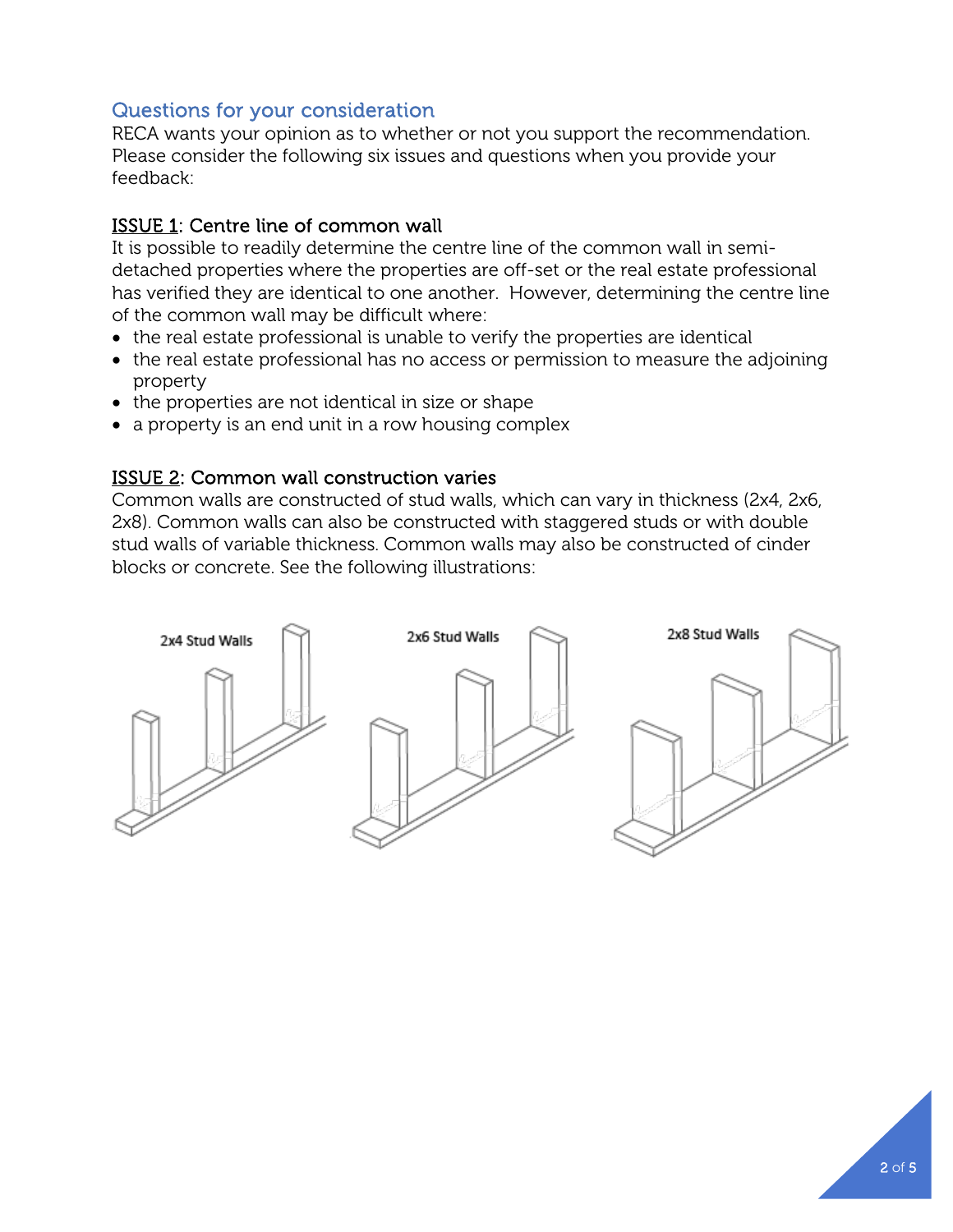

The type of common wall construction and wall thickness is not readily observable because they are often covered with gypsum board or other finishing material.

Question: How would a real estate professional readily determine the type of construction of a common wall?

Question: How would a real estate professional readily determine the location of the centre line in the common wall?

### ISSUE 3: Property boundary and the common wall

The recommendation speaks to the ownership of the property. To comply with *Alberta Building Code* or the *Alberta Fire Code,* newer semi-detached properties tend to have double stud walls with air spaces between them. This means the ownership line dividing the units is located in the center of the air space.

Question: Is the recommendation appropriate for properties with double stud walls separated by an air space?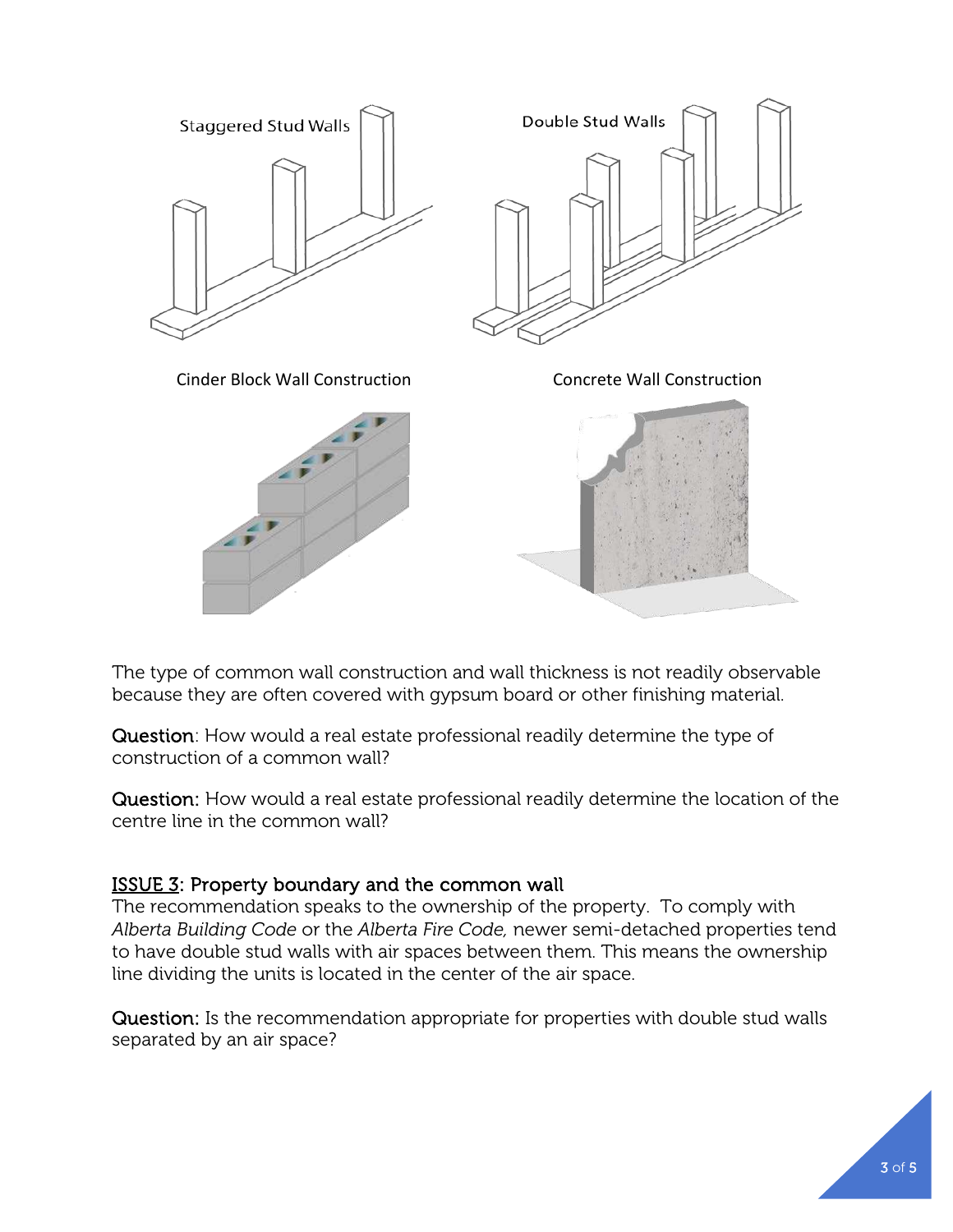#### **ISSUE 4: Compliance with principles of measurement**

A measurement standard must comply with the principles of measurement, which means it must be possible to measure it, and the measurement must be reliable and objectively verifiable.

Question: Does the proposed measurement methodology meet the principles of measurement?

#### ISSUE 5: Consistency for comparison of property types

The premise of the recommendation is that it will ensure consistency for consumers, and more meaningful comparisons between properties types.

Question: Does having an additional measurement methodology create greater consistency?

Question: The RMS currently allows real estate professionals to provide an additional measurement based on assumed exterior measurement for semi-detached properties in order to compare them with detached properties. Is there a problem with this comparison that requires an additional measurement methodology?

Question: The recommendation treats the end units of a row housing complex as semi-detached while all other units in the complex are treated as attached. This means properties in the same complex are measured using different methodologies. Does this approach foster more meaningful comparisons between properties in row housing complexes?

Question: Units in cluster townhouse complexes are often end units with more than one common wall. Would these properties be treated as attached or semidetached?

#### ISSUE 6: Additional measurement methodologies

The RMS has two methodologies to measure detached and all types of attached properties in order to make comparisons between them. If approved, the recommendation adds a new principle to the RMS, defining semi-detached properties and a different measurement methodology for them. This means there will be three different measurement methodologies, depending whether the property is detached, semi-detached, or attached.

Question: Is introducing an additional measurement methodology appropriate?

### Your Comments

RECA invites you to provide your feedback on this recommendation. Your feedback should indicate your agreement or disagreement with the recommendation. You may also offer solutions or amendments to address any difficulties or concerns.